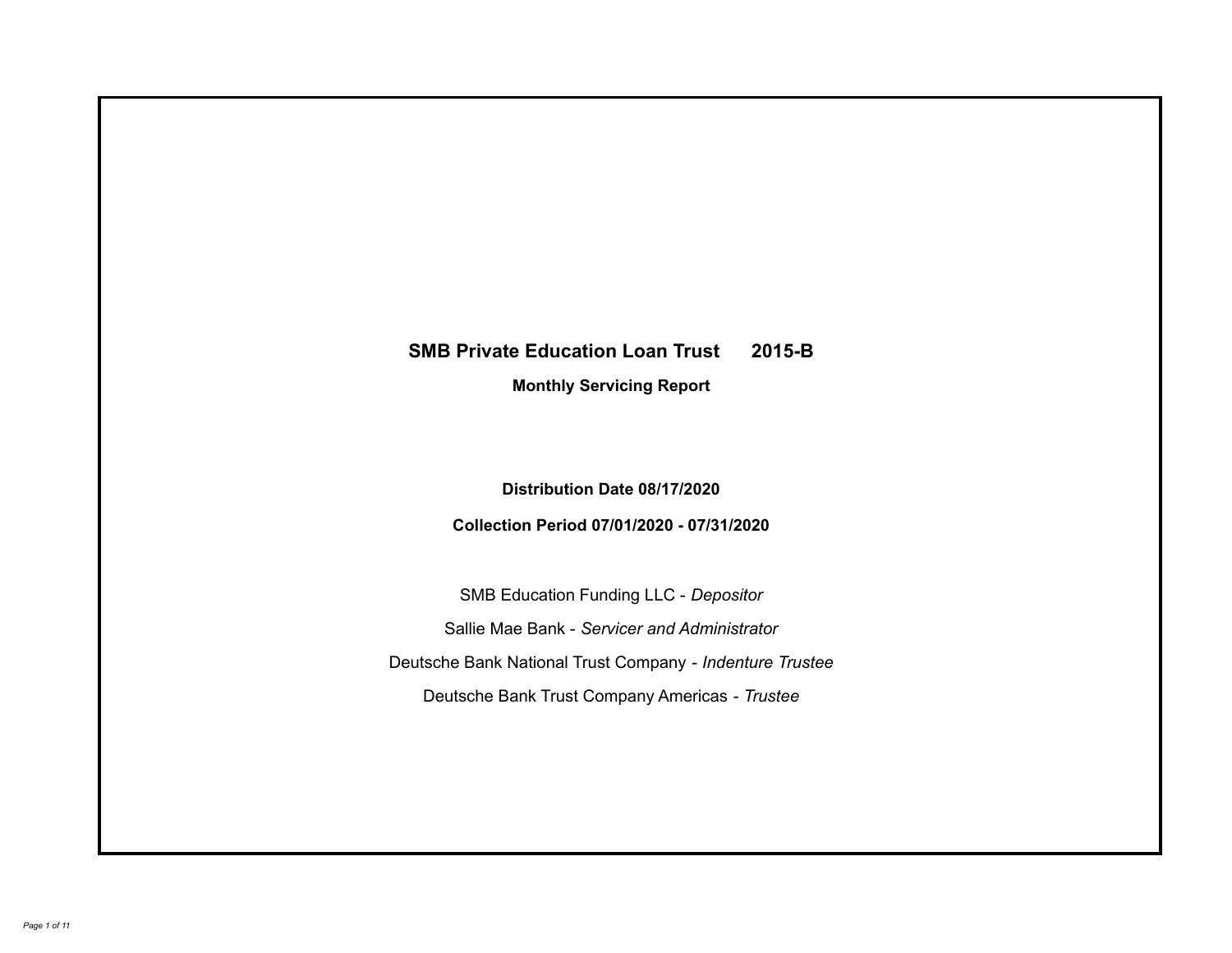| A           | <b>Student Loan Portfolio Characteristics</b> |                                                 | <b>Settlement Date</b><br>07/30/2015 | 06/30/2020            | 07/31/2020       |
|-------------|-----------------------------------------------|-------------------------------------------------|--------------------------------------|-----------------------|------------------|
|             | <b>Principal Balance</b>                      |                                                 | \$700,964,388.29                     | \$322,104,374.38      | \$317,001,392.39 |
|             | Interest to be Capitalized Balance            |                                                 | 42,430,107.89                        | 11,215,939.30         | 10,643,774.80    |
|             | Pool Balance                                  |                                                 | \$743,394,496.18                     | \$333,320,313.68      | \$327,645,167.19 |
|             | Weighted Average Coupon (WAC)                 |                                                 |                                      |                       |                  |
|             |                                               | WAC1 (Contractual Interest Rate on the Loan)    | 8.20%                                | 9.11%                 | 9.11%            |
|             |                                               | WAC2 (Average of Applicable Interest Rate)      | 8.18%                                | 7.76%                 | 7.78%            |
|             |                                               | WAC3 (Average of Actual Interest Rate)          | 8.13%                                | 7.68%                 | 7.70%            |
|             | Weighted Average Remaining Term               |                                                 | 128.84                               | 123.08                | 123.18           |
|             | Number of Loans<br>Number of Borrowers        |                                                 | 63,899                               | 30,135                | 29,524<br>20,536 |
|             | Pool Factor                                   |                                                 | 43,918                               | 20,955<br>0.448376085 | 0.440741987      |
|             |                                               | Since Issued Total Constant Prepayment Rate (1) |                                      | 8.99%                 | 8.94%            |
| B           |                                               |                                                 |                                      |                       |                  |
|             | <b>Debt Securities</b>                        | <b>Cusip/Isin</b>                               | 07/15/2020                           |                       | 08/17/2020       |
|             | A <sub>2</sub> A                              | 78448QAB4                                       | \$60,135,638.87                      |                       | \$57,430,888.20  |
|             | A <sub>2</sub> B                              | 78448QAC2                                       | \$28,188,580.71                      |                       | \$26,920,728.83  |
|             | A <sub>3</sub>                                | 78448QAD0                                       | \$75,000,000.00                      |                       | \$75,000,000.00  |
|             | B                                             | 78448QAE8                                       | \$70,000,000.00                      |                       | \$70,000,000.00  |
|             | C                                             | 78448QAF5                                       | \$50,000,000.00                      |                       | \$50,000,000.00  |
| $\mathsf C$ |                                               |                                                 |                                      |                       |                  |
|             | <b>Certificates</b>                           | <b>Cusip/Isin</b>                               | 07/15/2020                           |                       | 08/17/2020       |
|             | Residual                                      | 78448Q108                                       | \$100,000.00                         |                       | \$100,000.00     |
|             |                                               |                                                 |                                      |                       |                  |
| D           | <b>Account Balances</b>                       |                                                 | 07/15/2020                           |                       | 08/17/2020       |
|             | Reserve Account Balance                       |                                                 | \$1,896,081.00                       |                       | \$1,896,081.00   |
|             |                                               |                                                 |                                      |                       |                  |
| E           | <b>Asset / Liability</b>                      |                                                 | 07/15/2020                           |                       | 08/17/2020       |
|             | Overcollateralization Percentage              |                                                 | 15.00%                               |                       | 14.74%           |
|             | Specified Overcollateralization Amount        |                                                 | \$99,996,094.10                      |                       | \$98,293,550.16  |
|             | Actual Overcollateralization Amount           |                                                 | \$49,996,094.10                      |                       | \$48,293,550.16  |

(1) Since Issued Total CPR calculations found in monthly servicing reports issued on or prior to September 15, 2015 originally included loans that were removed from the pool by the sponsor because they .<br>became ineligible for the pool between the cut-off date and settlement date. On October 5, 2015, Since Issued Total CPR calculations were revised to exclude these loans and all prior monthly servicing reports were restated. For additional information, see 'Since Issued CPR Methodology' found on page 11 of this report.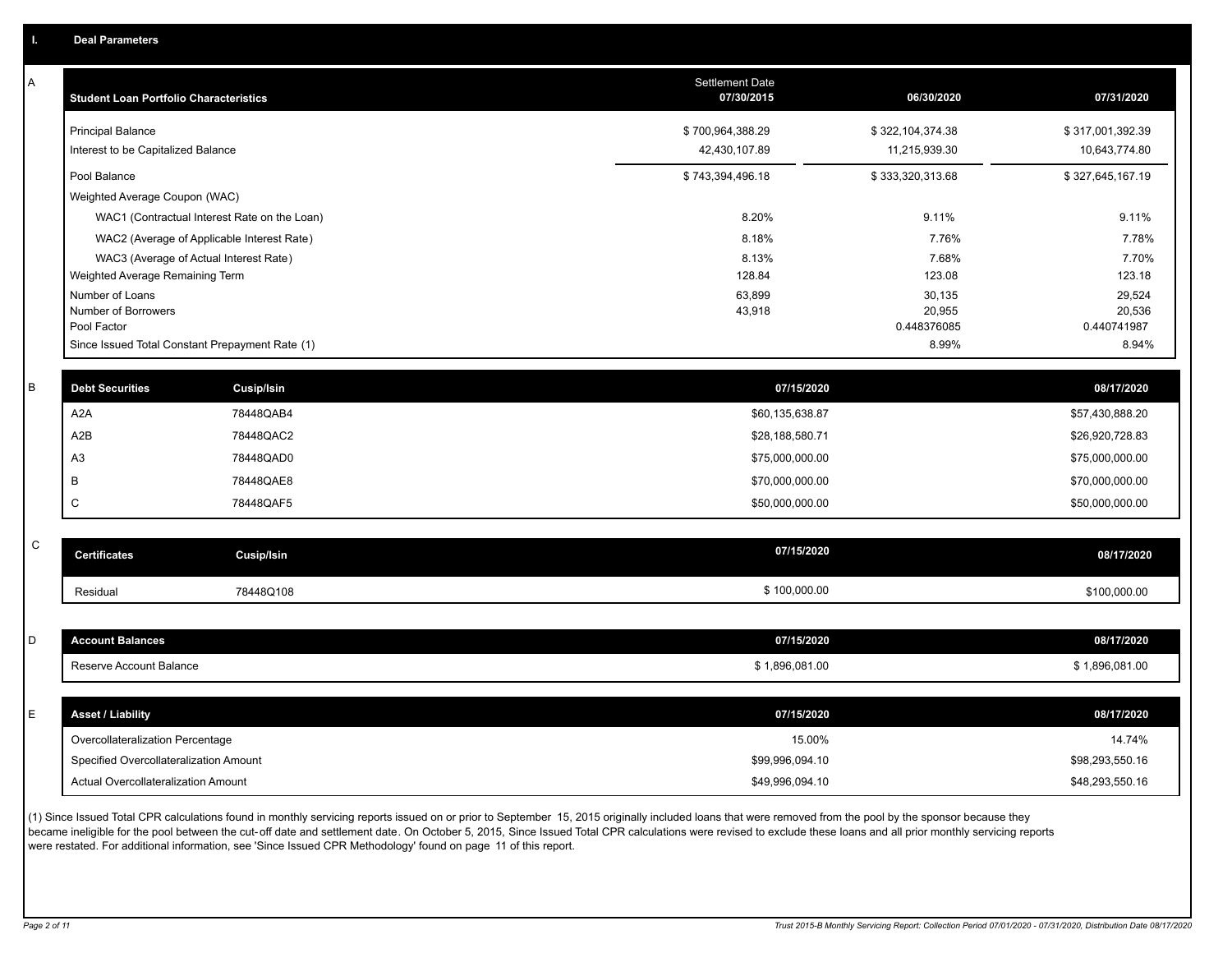# **II. 2015-B Trust Activity 07/01/2020 through 07/31/2020**

| Α | <b>Student Loan Principal Receipts</b>                           |                |
|---|------------------------------------------------------------------|----------------|
|   | <b>Borrower Principal</b>                                        | 5,752,471.84   |
|   | <b>Consolidation Activity Principal</b>                          | 0.00           |
|   | Seller Principal Reimbursement                                   | 0.00           |
|   | Servicer Principal Reimbursement                                 | 0.00           |
|   | Delinquent Principal Purchases by Servicer                       | 0.00           |
|   | <b>Other Principal Deposits</b>                                  | 177,336.46     |
|   | <b>Total Principal Receipts</b>                                  | \$5,929,808.30 |
| B | <b>Student Loan Interest Receipts</b>                            |                |
|   | Borrower Interest                                                | 1,665,415.41   |
|   | <b>Consolidation Activity Interest</b>                           | 0.00           |
|   | Seller Interest Reimbursement                                    | 0.00           |
|   | Servicer Interest Reimbursement                                  | 0.00           |
|   | Delinquent Interest Purchases by Servicer                        | 0.00           |
|   | <b>Other Interest Deposits</b>                                   | 3,224.43       |
|   | <b>Total Interest Receipts</b>                                   | \$1,668,639.84 |
| С | <b>Recoveries on Realized Losses</b>                             | \$95,640.38    |
| D | <b>Investment Income</b>                                         | \$315.96       |
| Е | <b>Funds Borrowed from Next Collection Period</b>                | \$0.00         |
| F | <b>Funds Repaid from Prior Collection Period</b>                 | \$0.00         |
| G | <b>Loan Sale or Purchase Proceeds</b>                            | \$0.00         |
| н | Initial Deposits to Distribution Account                         | \$0.00         |
|   | <b>Excess Transferred from Other Accounts</b>                    | \$0.00         |
| J | <b>Borrower Benefit Reimbursements</b>                           | \$0.00         |
| Κ | <b>Other Deposits</b>                                            | \$0.00         |
| L | <b>Other Fees Collected</b>                                      | \$0.00         |
| М | <b>AVAILABLE FUNDS</b>                                           | \$7,694,404.48 |
| N | Non-Cash Principal Activity During Collection Period             | \$826,826.31   |
| O | Aggregate Purchased Amounts by the Depositor, Servicer or Seller | \$180,560.89   |
| P | Aggregate Loan Substitutions                                     | \$0.00         |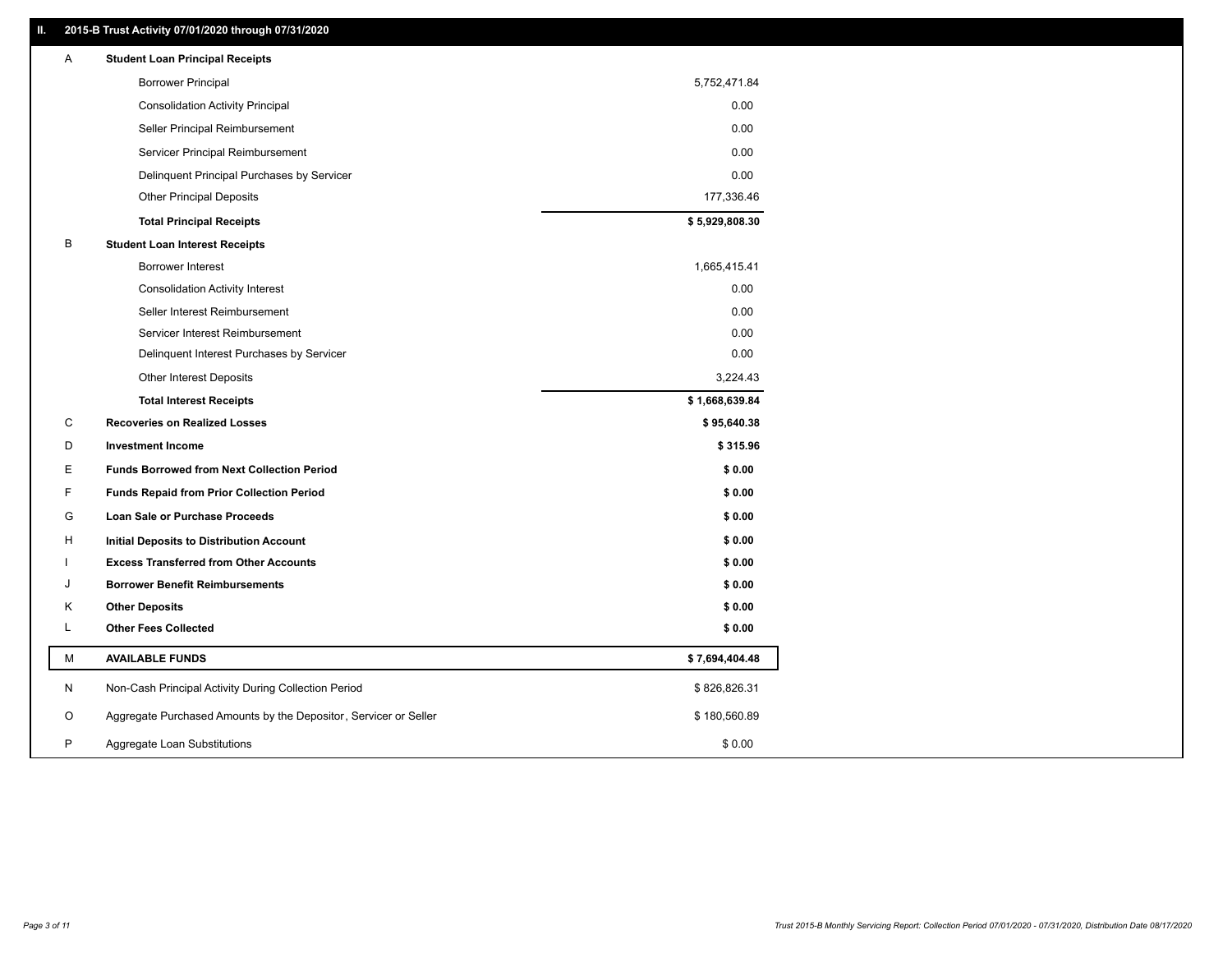|                   |                       |                          |         |                                                           | <b>Loans by Repayment Status</b> |                            |                   |         |                                                                  |                |                            |
|-------------------|-----------------------|--------------------------|---------|-----------------------------------------------------------|----------------------------------|----------------------------|-------------------|---------|------------------------------------------------------------------|----------------|----------------------------|
|                   |                       |                          |         | 07/31/2020                                                |                                  |                            |                   |         | 06/30/2020                                                       |                |                            |
|                   |                       | <b>Wtd Avg</b><br>Coupon | # Loans | Principal and<br><b>Interest Accrued</b><br>to Capitalize | % of Principal                   | % of Loans in<br>Repay (1) | Wtd Avg<br>Coupon | # Loans | <b>Principal and</b><br><b>Interest Accrued</b><br>to Capitalize | % of Principal | % of Loans in<br>Repay (1) |
| INTERIM:          | IN SCHOOL             | 9.08%                    | 476     | \$7,859,504.17                                            | 2.399%                           | $-$ %                      | 9.04%             | 503     | \$8,502,329.06                                                   | 2.551%         | $-$ %                      |
|                   | GRACE                 | 8.98%                    | 283     | \$5,141,965.95                                            | 1.569%                           | $-$ %                      | 8.91%             | 315     | \$5,600,473.24                                                   | 1.680%         | $-$ %                      |
|                   | <b>DEFERMENT</b>      | 8.83%                    | 1,775   | \$25,408,174.44                                           | 7.755%                           | $-$ %                      | 8.73%             | 1,750   | \$25,477,819.60                                                  | 7.644%         | $-$ %                      |
| <b>REPAYMENT:</b> | <b>CURRENT</b>        | 7.50%                    | 24,442  | \$252,739,668.90                                          | 77.138%                          | 87.382%                    | 7.50%             | 24,715  | \$254,021,051.45                                                 | 76.209%        | 86.478%                    |
|                   | 31-60 DAYS DELINQUENT | 7.97%                    | 436     | \$6,433,162.49                                            | 1.963%                           | 2.224%                     | 7.92%             | 435     | \$6,324,331.48                                                   | 1.897%         | 2.153%                     |
|                   | 61-90 DAYS DELINQUENT | 7.57%                    | 211     | \$3,081,807.94                                            | 0.941%                           | 1.066%                     | 8.46%             | 218     | \$3,256,457.58                                                   | 0.977%         | 1.109%                     |
|                   | > 90 DAYS DELINQUENT  | 8.73%                    | 134     | \$2,344,704.32                                            | 0.716%                           | 0.811%                     | 7.89%             | 124     | \$1,975,422.04                                                   | 0.593%         | 0.673%                     |
|                   | <b>FORBEARANCE</b>    | 7.71%                    | 1,767   | \$24,636,178.98                                           | 7.519%                           | 8.518%                     | 7.49%             | 2,075   | \$28,162,429.23                                                  | 8.449%         | 9.588%                     |
| <b>TOTAL</b>      |                       |                          | 29,524  | \$327,645,167.19                                          | 100.00%                          | 100.00%                    |                   | 30,135  | \$333,320,313.68                                                 | 100.00%        | 100.00%                    |

Percentages may not total 100% due to rounding  $\star$ 

1 Loans classified in "Repayment" include any loan for which interim interest only, \$25 fixed payments or full principal and interest payments are due.

|                         |                                                                                                                              |                          |         |                                                           | <b>Loans by Borrower Status</b> |                                |                          |         |                                                                  |                |                                |
|-------------------------|------------------------------------------------------------------------------------------------------------------------------|--------------------------|---------|-----------------------------------------------------------|---------------------------------|--------------------------------|--------------------------|---------|------------------------------------------------------------------|----------------|--------------------------------|
|                         |                                                                                                                              |                          |         | 07/31/2020                                                |                                 |                                |                          |         | 06/30/2020                                                       |                |                                |
|                         |                                                                                                                              | <b>Wtd Avg</b><br>Coupon | # Loans | Principal and<br><b>Interest Accrued</b><br>to Capitalize | % of Principal                  | % of Loans in<br>P&I Repay (2) | <b>Wtd Avg</b><br>Coupon | # Loans | <b>Principal and</b><br><b>Interest Accrued</b><br>to Capitalize | % of Principal | % of Loans in<br>P&I Repay (2) |
| INTERIM:                | IN SCHOOL                                                                                                                    | 8.82%                    | 851     | \$13,679,986.38                                           | 4.175%                          | $-$ %                          | 8.77%                    | 895     | \$14,503,498.90                                                  | 4.351%         | $-$ %                          |
|                         | GRACE                                                                                                                        | 8.76%                    | 515     | \$8,736,207.30                                            | 2.666%                          | $-$ %                          | 8.72%                    | 584     | \$9,850,819.35                                                   | 2.955%         | $-$ %                          |
|                         | <b>DEFERMENT</b>                                                                                                             | 8.46%                    | 3,115   | \$41,921,140.27                                           | 12.795%                         | $-$ %                          | 8.39%                    | 3,111   | \$42,890,191.01                                                  | 12.868%        | $-$ %                          |
| P&I REPAYMENT:          | <b>CURRENT</b>                                                                                                               | 7.44%                    | 22,508  | \$227,033,583.79                                          | 69.293%                         | 86.224%                        | 7.43%                    | 22,711  | \$226,646,650.64                                                 | 67.997%        | 85.181%                        |
|                         | 31-60 DAYS DELINQUENT                                                                                                        | 7.94%                    | 427     | \$6,291,549.18                                            | 1.920%                          | 2.389%                         | 7.89%                    | 424     | \$6,149,116.07                                                   | 1.845%         | 2.311%                         |
|                         | 61-90 DAYS DELINQUENT                                                                                                        | 7.54%                    | 209     | \$3,032,463.74                                            | 0.926%                          | 1.152%                         | 8.47%                    | 214     | \$3,175,425.13                                                   | 0.953%         | 1.193%                         |
|                         | > 90 DAYS DELINQUENT                                                                                                         | 8.75%                    | 132     | \$2,314,057.55                                            | 0.706%                          | 0.879%                         | 7.90%                    | 121     | \$1,942,183.35                                                   | 0.583%         | 0.730%                         |
|                         | FORBEARANCE                                                                                                                  | 7.71%                    | 1,767   | \$24,636,178.98                                           | 7.519%                          | 9.356%                         | 7.49%                    | 2,075   | \$28,162,429.23                                                  | 8.449%         | 10.584%                        |
| <b>TOTAL</b><br>$\star$ | Percentages may not total 100% due to rounding                                                                               |                          | 29,524  | \$327,645,167.19                                          | 100.00%                         | 100.00%                        |                          | 30,135  | \$333,320,313.68                                                 | 100.00%        | 100.00%                        |
|                         | 2 Loans classified in "P&I Repayment" includes only those loans for which scheduled principal and interest payments are due. |                          |         |                                                           |                                 |                                |                          |         |                                                                  |                |                                |

WAC reflects WAC3 To conform with company standard reporting these sections now include Princial and Interest Accrued to Capitalize .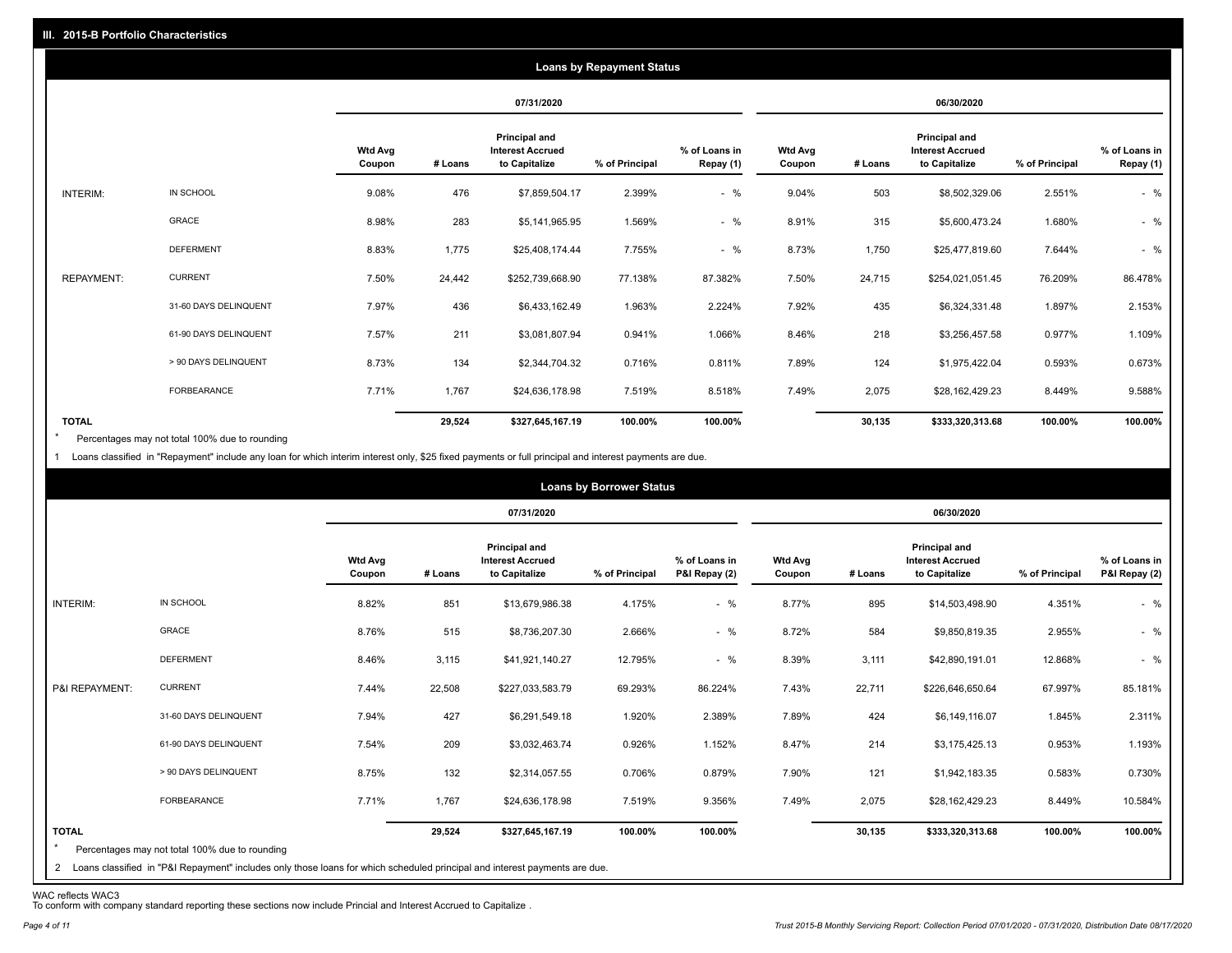|                                                               | 7/31/2020        | 6/30/2020        |
|---------------------------------------------------------------|------------------|------------------|
| Pool Balance                                                  | \$327,645,167.19 | \$333,320,313.68 |
| Total # Loans                                                 | 29,524           | 30,135           |
| Total # Borrowers                                             | 20,536           | 20,955           |
| Weighted Average Coupon                                       | 7.78%            | 7.76%            |
| Weighted Average Remaining Term                               | 123.18           | 123.08           |
| Percent of Pool - Cosigned                                    | 93.2%            | 93.1%            |
| Percent of Pool - Non Cosigned                                | 6.8%             | 6.9%             |
| Borrower Interest Accrued for Period                          | \$2,073,684.74   | \$2,027,587.57   |
| Outstanding Borrower Interest Accrued                         | \$14,246,449.39  | \$14,796,076.24  |
| Gross Principal Realized Loss - Periodic *                    | \$105,782.69     | \$318,887.54     |
| Gross Principal Realized Loss - Cumulative *                  | \$33,889,206.01  | \$33,783,423.32  |
| Recoveries on Realized Losses - Periodic                      | \$95,640.38      | \$41,406.19      |
| Recoveries on Realized Losses - Cumulative                    | \$5,272,791.65   | \$5,177,151.27   |
| Net Losses - Periodic                                         | \$10,142.31      | \$277,481.35     |
| Net Losses - Cumulative                                       | \$28,616,414.36  | \$28,606,272.05  |
| Non-Cash Principal Activity - Capitalized Interest            | \$937,028.69     | \$1,121,955.74   |
| Since Issued Total Constant Prepayment Rate (CPR) (1)         | 8.94%            | 8.99%            |
| <b>Loan Substitutions</b>                                     | \$0.00           | \$0.00           |
| <b>Cumulative Loan Substitutions</b>                          | \$0.00           | \$0.00           |
| <b>Unpaid Servicing Fees</b>                                  | \$0.00           | \$0.00           |
| <b>Unpaid Administration Fees</b>                             | \$0.00           | \$0.00           |
| <b>Unpaid Carryover Servicing Fees</b>                        | \$0.00           | \$0.00           |
| Note Interest Shortfall                                       | \$0.00           | \$0.00           |
| Loans in Modification                                         | \$37,930,817.29  | \$39,373,235.86  |
| % of Loans in Modification as a % of Loans in Repayment (P&I) | 15.89%           | 16.55%           |
|                                                               |                  |                  |
| % Annualized Gross Principal Realized Loss - Periodic as a %  |                  |                  |
| of Loans in Repayment (P&I) * 12                              | 0.53%            | 1.61%            |
| % Gross Principal Realized Loss - Cumulative as a % of        |                  |                  |
| Original Pool Balance                                         | 4.56%            | 4.54%            |

\* In accordance with the Servicer's current policies and procedures, after September 1, 2017 loans subject to bankruptcy claims generally will not be reported as a charged- off unless and until they are delinquent for 120

(1) Since Issued Total CPR calculations found in monthly servicing reports issued on or prior to September 15, 2015 originally included loans that were removed from the pool by the sponsor because they became ineligible fo between the cut-off date and settlement date. On October 5, 2015, Since Issued Total CPR calculations were revised to exclude these loans and all prior monthly servicing reports were restated. For additional information, s Issued CPR Methodology' found on page 11 of this report.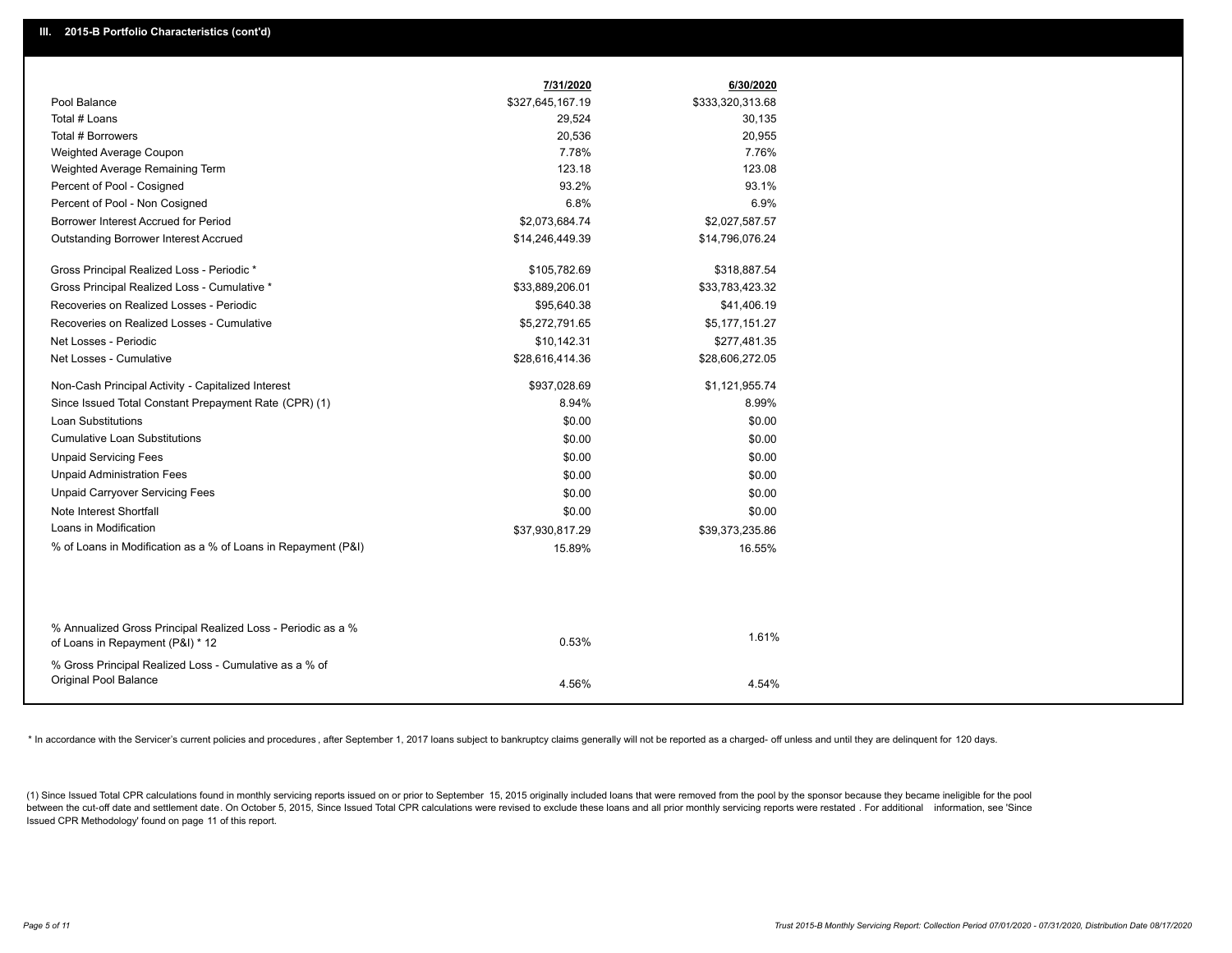#### **Loan Program**  A

|                                    | Weighted<br><b>Average Coupon</b> | # LOANS | <b>\$ AMOUNT</b> | $%$ *    |
|------------------------------------|-----------------------------------|---------|------------------|----------|
| - Smart Option Interest-Only Loans | 6.72%                             | 5,625   | \$42,325,559.30  | 12.918%  |
| - Smart Option Fixed Pay Loans     | 7.59%                             | 7.909   | \$102,371,831.75 | 31.245%  |
| - Smart Option Deferred Loans      | 7.99%                             | 15.990  | \$182,947,776.14 | 55.837%  |
| - Other Loan Programs              | $0.00\%$                          | 0       | \$0.00           | 0.000%   |
| <b>Total</b>                       | 7.70%                             | 29,524  | \$327,645,167.19 | 100.000% |

\* Percentages may not total 100% due to rounding

B

C

**Index Type**

|                       | Weighted<br><b>Average Coupon</b> | # LOANS | <b>\$ AMOUNT</b> | $%$ *     |
|-----------------------|-----------------------------------|---------|------------------|-----------|
| - Fixed Rate Loans    | 7.33%                             | 6,816   | \$94,074,640.33  | 28.712%   |
| - LIBOR Indexed Loans | 7.85%                             | 22,708  | \$233,570,526.86 | 71.288%   |
| - Other Index Rates   | $0.00\%$                          | 0       | \$0.00           | $0.000\%$ |
| Total                 | 7.70%                             | 29,524  | \$327,645,167.19 | 100.000%  |

\* Percentages may not total 100% due to rounding

# **Weighted Average Recent FICO**

| $0 - 639$          | 2,726    | \$31,970,339.99  | 9.758%   |
|--------------------|----------|------------------|----------|
| 640 - 669          | 2,091    | \$23,641,623.17  | 7.216%   |
| 670 - 699          | 3,158    | \$36,568,303.83  | 11.161%  |
| 700 - 739          | 5,905    | \$68,262,671.78  | 20.834%  |
| $740 +$            | 15,644   | \$167,202,228.42 | 51.031%  |
| N/A <sup>(1)</sup> | $\Omega$ | \$0.00           | 0.000%   |
| <b>Total</b>       | 29,524   | \$327,645,167.19 | 100.000% |

WAC reflects WAC3 To conform with company standard reporting these sections now include Princial and Interest Accrued to Capitalize .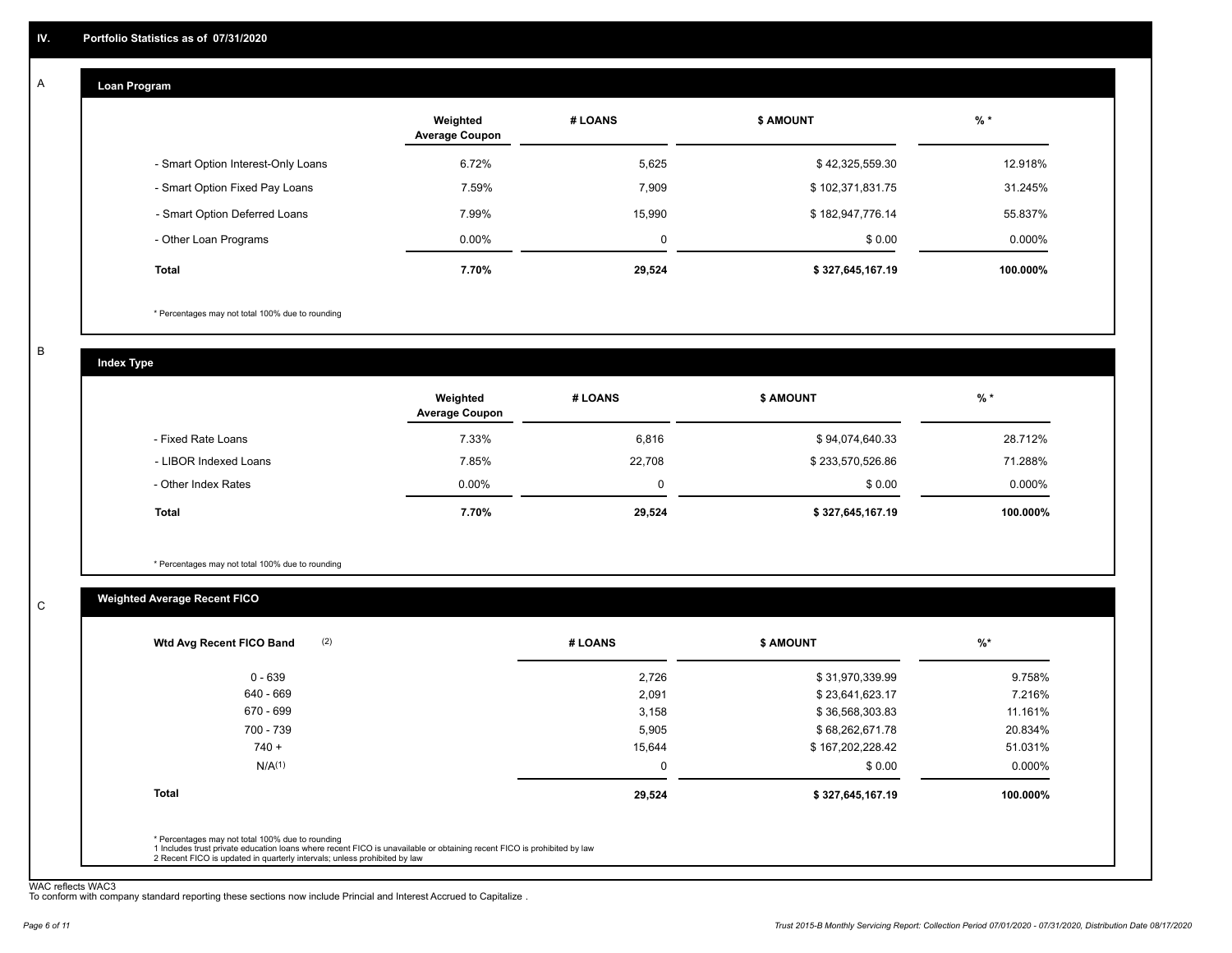| V. |     | 2015-B Reserve Account and Principal Distribution Calculations                             |                  |  |
|----|-----|--------------------------------------------------------------------------------------------|------------------|--|
| А. |     | <b>Reserve Account</b>                                                                     |                  |  |
|    |     | Specified Reserve Account Balance                                                          | \$1,896,081.00   |  |
|    |     | Actual Reserve Account Balance                                                             | \$1,896,081.00   |  |
| В. |     | <b>Principal Distribution Amount</b>                                                       |                  |  |
|    | i.  | Class A Notes Outstanding                                                                  | \$163,324,219.58 |  |
|    | ii. | Pool Balance                                                                               | \$327,645,167.19 |  |
|    |     | First Priority Principal Distribution Amount (i - ii)<br>iii.                              | \$0.00           |  |
|    |     | Class A and B Notes Outstanding<br>iv.                                                     | \$233,324,219.58 |  |
|    | v.  | First Priority Principal Distribution Amount                                               | \$0.00           |  |
|    |     | Pool Balance<br>vi.                                                                        | \$327,645,167.19 |  |
|    |     | Specified Overcollateralization Amount<br>vii.                                             | \$98,293,550.16  |  |
|    |     | Available Funds (after payment of waterfall items A through H)<br>viii.                    | \$6,751,715.96   |  |
|    |     | <b>Class C Notes Outstanding</b><br>ix.                                                    | \$50,000,000.00  |  |
|    | x.  | Regular Principal Distribution Amount (if (iv > 0, (iv - v) - (vi - vii), min(viii, ix))   | \$3,972,602.55   |  |
|    |     |                                                                                            |                  |  |
|    |     | Pool Balance<br>xi.                                                                        | \$327,645,167.19 |  |
|    |     | 10% of Initial Pool Balance<br>xii.                                                        | \$74,339,449.62  |  |
|    |     | First Priority Principal Distribution Amount<br>xiii.                                      | \$0.00           |  |
|    |     | Regular Principal Distribution Amount<br>XIV.                                              | \$3,972,602.55   |  |
|    |     | Available Funds (after payment of waterfall items A through J)<br>XV.                      | \$2,779,113.41   |  |
|    |     | xvi. Additional Principal Distribution Amount (if(ix $\lt$ = x, min(xv, xi - xiii - xiv))) | \$0.00           |  |
|    |     |                                                                                            |                  |  |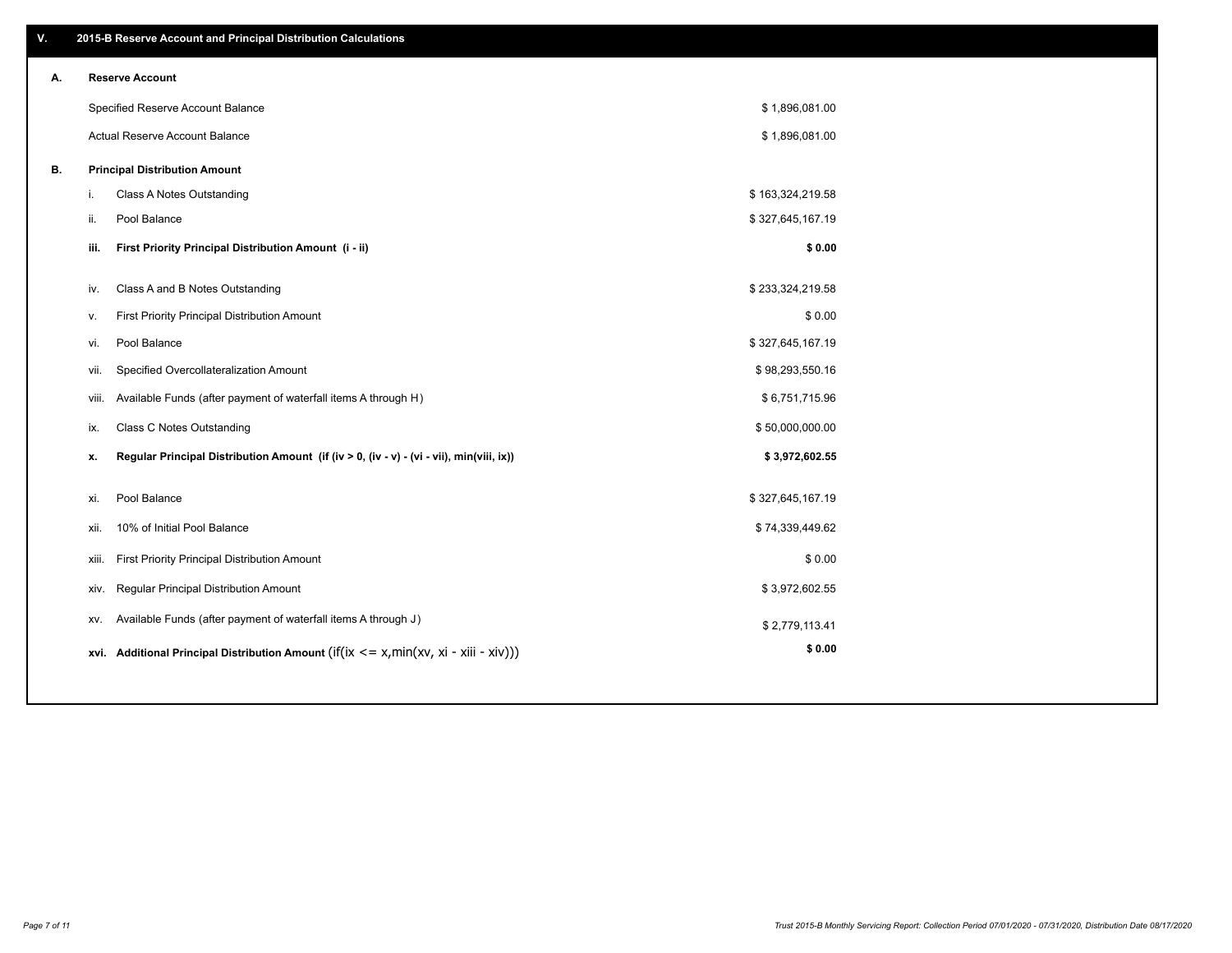|    |                                                         | Paid           | <b>Funds Balance</b> |
|----|---------------------------------------------------------|----------------|----------------------|
|    | <b>Total Available Funds</b>                            |                | \$7,694,404.48       |
| A  | <b>Trustee Fees</b>                                     | \$0.00         | \$7,694,404.48       |
| В  | <b>Servicing Fees</b>                                   | \$215,502.55   | \$7,478,901.93       |
| C  | i. Administration Fees                                  | \$8,333.00     | \$7,470,568.93       |
|    | ii. Unreimbursed Administrator Advances plus any Unpaid | \$10,000.00    | \$7,460,568.93       |
| D  | Class A Noteholders Interest Distribution Amount        | \$317,186.30   | \$7,143,382.63       |
| E. | First Priority Principal Payment                        | \$0.00         | \$7,143,382.63       |
| F. | Class B Noteholders Interest Distribution Amount        | \$204,166.67   | \$6,939,215.96       |
| G  | <b>Class C Noteholders Interest Distribution Amount</b> | \$187,500.00   | \$6,751,715.96       |
| H  | <b>Reinstatement Reserve Account</b>                    | \$0.00         | \$6,751,715.96       |
|    | Regular Principal Distribution                          | \$3,972,602.55 | \$2,779,113.41       |
| J  | <b>Carryover Servicing Fees</b>                         | \$0.00         | \$2,779,113.41       |
| Κ  | Additional Principal Distribution Amount                | \$0.00         | \$2,779,113.41       |
| L  | Unpaid Expenses of Trustee                              | \$0.00         | \$2,779,113.41       |
| м  | Unpaid Expenses of Administrator                        | \$0.00         | \$2,779,113.41       |
| N  | Remaining Funds to the Residual Certificateholders      | \$2,779,113.41 | \$0.00               |

### **Waterfall Conditions**

|      | Pool Balance                                                                       | \$327,645,167.19 |  |
|------|------------------------------------------------------------------------------------|------------------|--|
| Ш.   | Class A and B Notes Outstanding                                                    | \$233,324,219.58 |  |
| iii. | Class C Noteholders' Interest Distribution Ratio (i / ii)                          | 140.42%          |  |
| iv.  | Minimum Ratio                                                                      | 110.00%          |  |
| V.   | Is the Class C Noteholders' Interest Distribution Condition Satisfied (iii $>$ iv) |                  |  |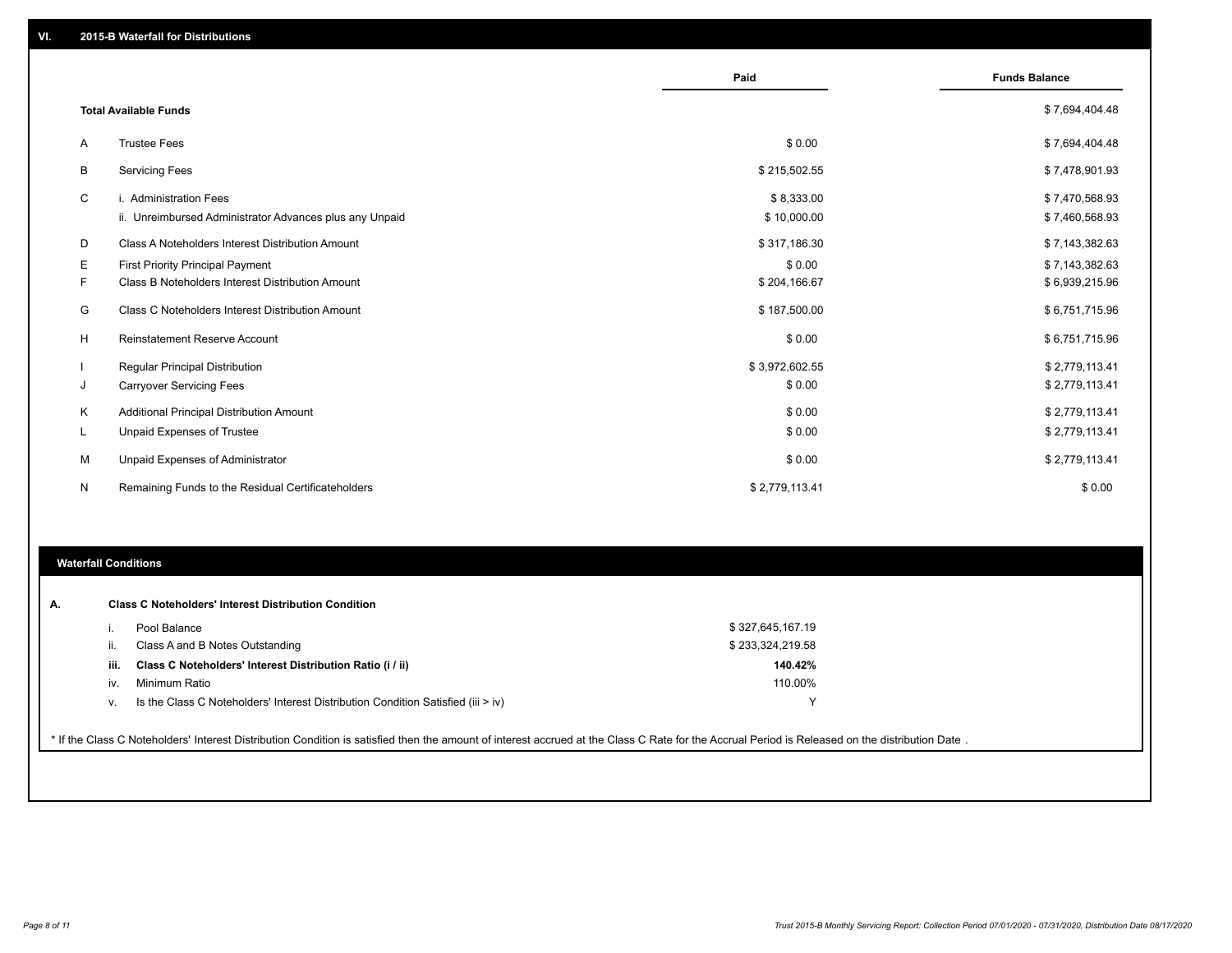# Ending Principal Balance \$ 75,000,000.00 \$ 26,920,728.83 \$ 75,000,000.00 \$ 75,000,000.00 Principal Paid \$2,704,750.67 \$ 1,267,851.88 \$ - Interest Shortfall \$ - \$ - \$ lnterest Paid \$ 149,336.84 \$ 35,522.90 \$ 35,522.90 \$ 132,326.56 Total Interest Due \$ 149,336.84 \$ 35,522.90 \$ \$ 35,522.90 \$ 35,522.90 \$ 35,522.90 \$ 35,522.90 \$ 35,522.90 \$ 35,522.90 Interest Shortfall from Prior Period Plus Accrued Interest \$ - \$ - \$ - Current Interest Due \$ 149,336.84 \$ 35,522.90 \$ 132,326.56 Accrued Interest Factor 0.002483333 0.001260188 0.001764354 Interest Rate\* 2.98000% 1.37475% 1.92475% Daycount Fraction 0.08333333 0.09166667 0.09166667 Accrual Period End 8/15/2020 8/17/2020 8/17/2020 Accrual Period Begin 7/15/2020 7/15/2020 7/15/2020 Record Date (Days Prior to Distribution) 1 1 NEW YORK BUSINESS DAY 1 NEW YORK BUSINESS DAY 1 NEW YORK BUSINESS DAY Spread/Fixed Rate 2.98% 1.20% 1.75% Index FIXED LIBOR LIBOR Beginning Balance \$ 75,000,000.00 \$ 28,188,580.71 \$ 28,188,580.71 \$ 39,188,580.71 \$ 75,000,000.00 Cusip/Isin 78448QAB4 78448QAC2 78448QAD0 **A2A A2B A3 Distribution Amounts VII. 2015-B Distributions**

Paydown Factor 0.014087243 0.014087243 0.000000000

0.299119209 0.299119209 1.000000000

\* Pay rates for Current Distribution. For the interest rates applicable to the next distribution date, please see https://www.salliemae.com/about/investors/data/SMBabrate.txt.

Ending Balance Factor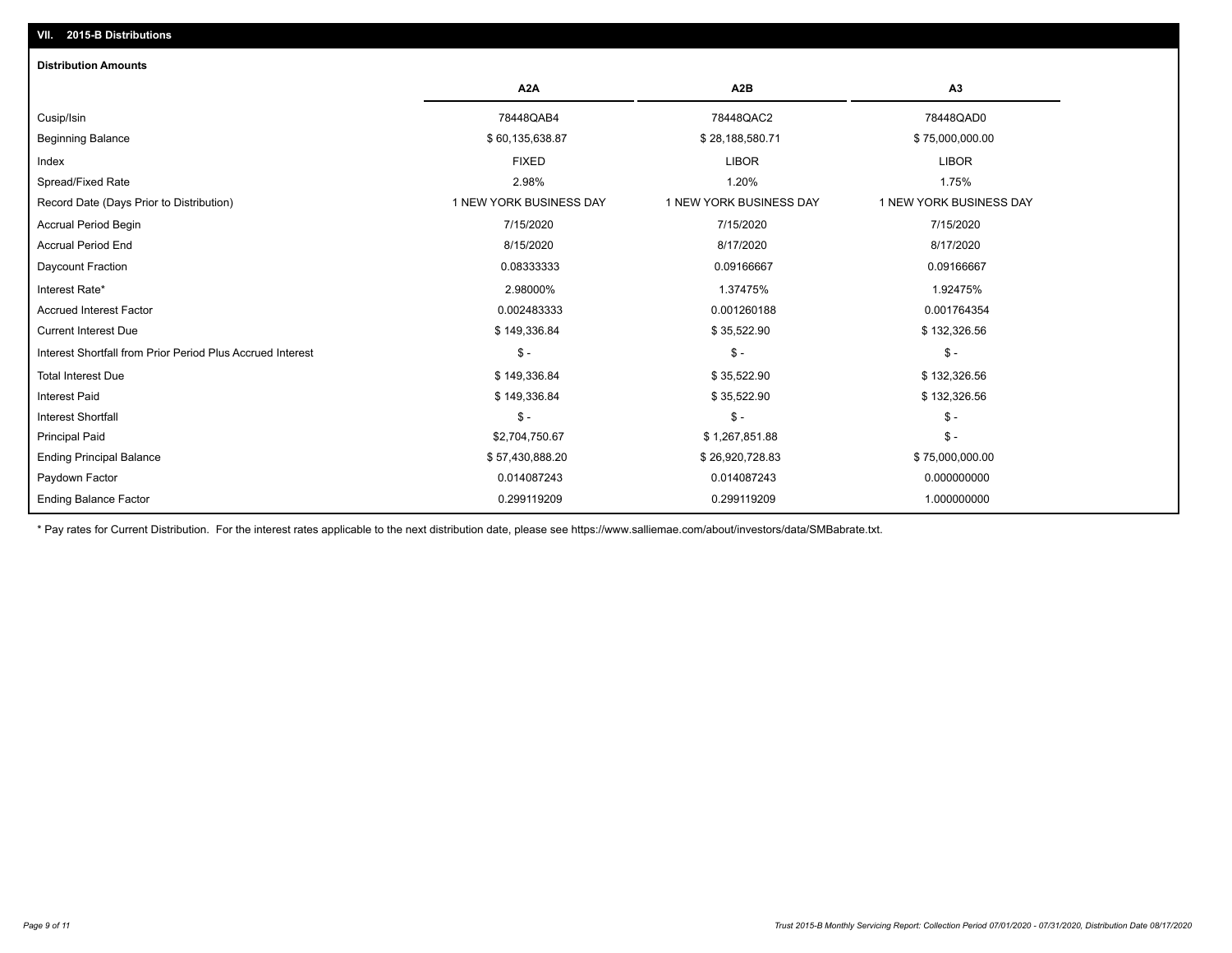| VII. 2015-B Distributions                                  |                         |                         |
|------------------------------------------------------------|-------------------------|-------------------------|
| <b>Distribution Amounts</b>                                |                         |                         |
|                                                            | в                       | c                       |
| Cusip/Isin                                                 | 78448QAE8               | 78448QAF5               |
| <b>Beginning Balance</b>                                   | \$70,000,000.00         | \$50,000,000.00         |
| Index                                                      | <b>FIXED</b>            | <b>FIXED</b>            |
| Spread/Fixed Rate                                          | 3.50%                   | 4.50%                   |
| Record Date (Days Prior to Distribution)                   | 1 NEW YORK BUSINESS DAY | 1 NEW YORK BUSINESS DAY |
| <b>Accrual Period Begin</b>                                | 7/15/2020               | 7/15/2020               |
| <b>Accrual Period End</b>                                  | 8/15/2020               | 8/15/2020               |
| Daycount Fraction                                          | 0.08333333              | 0.08333333              |
| Interest Rate*                                             | 3.50000%                | 4.50000%                |
| <b>Accrued Interest Factor</b>                             | 0.002916667             | 0.003750000             |
| <b>Current Interest Due</b>                                | \$204,166.67            | \$187,500.00            |
| Interest Shortfall from Prior Period Plus Accrued Interest | $\mathsf{\$}$ -         | $\mathsf{\$}$ -         |
| <b>Total Interest Due</b>                                  | \$204,166.67            | \$187,500.00            |
| Interest Paid                                              | \$204,166.67            | \$187,500.00            |
| <b>Interest Shortfall</b>                                  | $\mathcal{S}$ -         | $\mathcal{S}$ -         |
| <b>Principal Paid</b>                                      | $\mathsf{\$}$ -         | $S -$                   |
| <b>Ending Principal Balance</b>                            | \$70,000,000.00         | \$50,000,000.00         |
| Paydown Factor                                             | 0.000000000             | 0.000000000             |
| <b>Ending Balance Factor</b>                               | 1.000000000             | 1.000000000             |
|                                                            |                         |                         |

\* Pay rates for Current Distribution. For the interest rates applicable to the next distribution date, please see https://www.salliemae.com/about/investors/data/SMBabrate.txt.